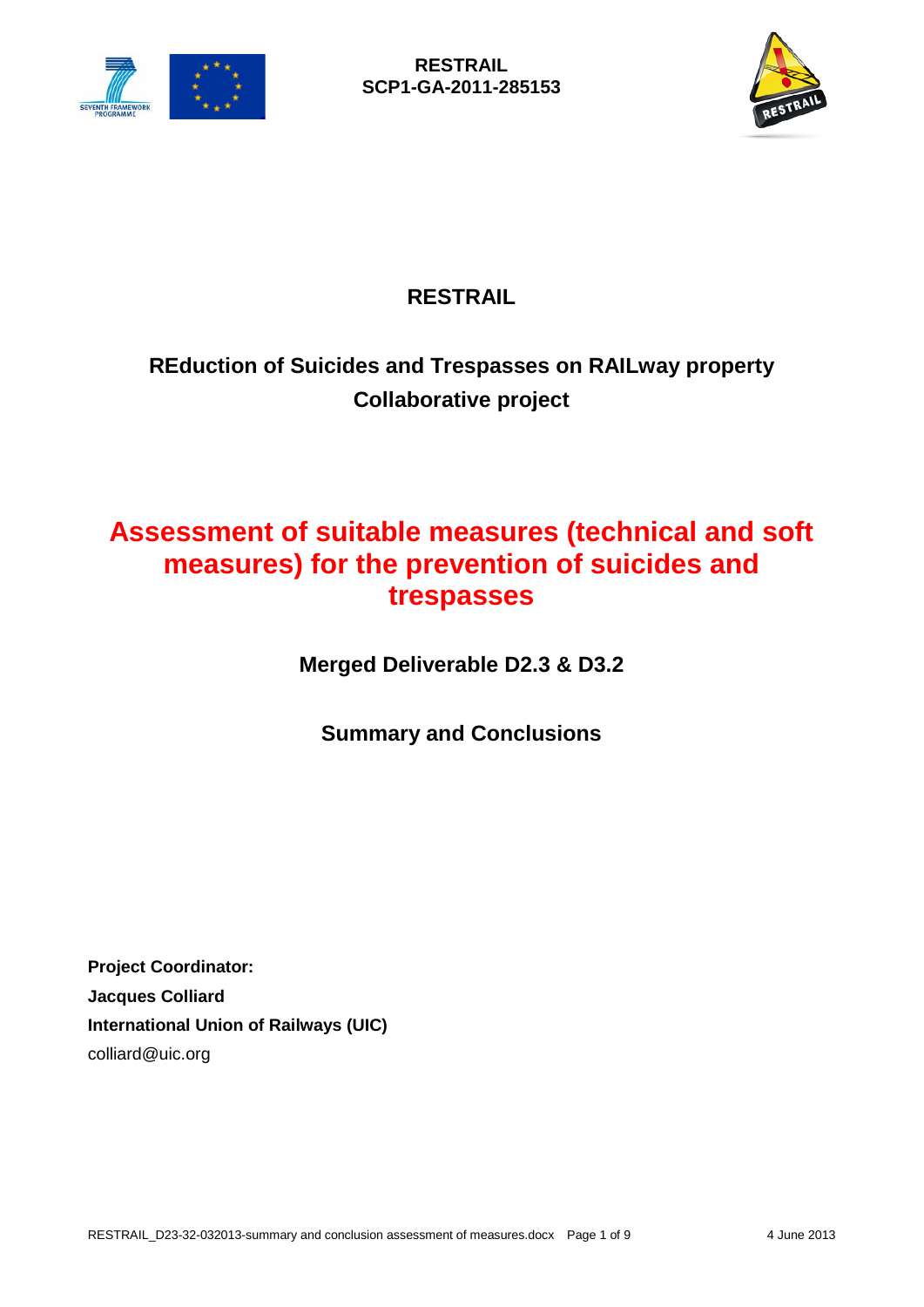



### **Document details:**

| Title                      | Summary and conclusions of the assessment of suitable<br>measures (technical and soft measures) for the prevention of<br>suicides and trespasses |
|----------------------------|--------------------------------------------------------------------------------------------------------------------------------------------------|
| Workpackage                | <b>WP2 &amp; WP3</b>                                                                                                                             |
| Date                       | 4 June 2013                                                                                                                                      |
| <b>Responsible Partner</b> | <b>IFSTTAR</b>                                                                                                                                   |
| Document Code              | RESTRAIL_D23-32-032013-summary and conclusion assessment<br>of measures.docx                                                                     |

### **Dissemination level:**

*Project co-funded by the European Commission within the Seventh Framework Programme*

| <b>PU</b>     | <b>Public</b>                                                                             |  |
|---------------|-------------------------------------------------------------------------------------------|--|
| <b>PP</b>     | Restricted to other programme participants (including the Commission Services)            |  |
| <b>RE</b>     | Restricted to a group specified by the consortium (including the Commission)<br>Services) |  |
| $\mathsf{co}$ | Confidential, only for members of the consortium (including the Commission<br>Services)   |  |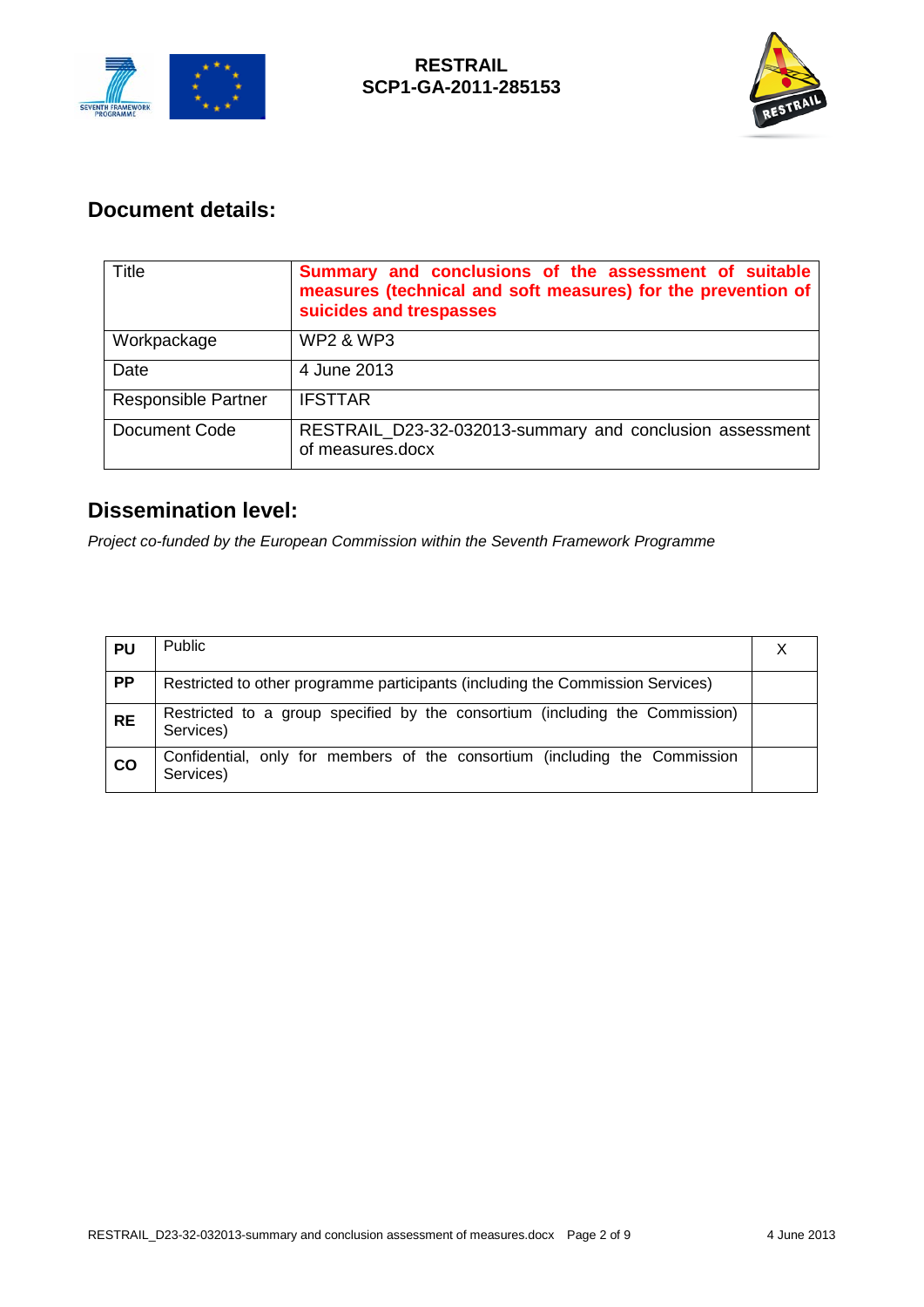



# **RESTRAIL Consortium**

|               | <b>List of Beneficiaries</b>                                                                             |                                  |                |
|---------------|----------------------------------------------------------------------------------------------------------|----------------------------------|----------------|
| <b>No</b>     | <b>Beneficiary organisation name</b>                                                                     | <b>Beneficiary</b><br>short name | <b>Country</b> |
| $\mathbf 1$ . | Union Internationale des chemins de fer                                                                  | <b>UIC</b>                       | FR             |
| 2.            | Teknologian Tutkimuskeskus VTT                                                                           | <b>VTT</b>                       | FI.            |
| 3.            | Trafikverket - TRV                                                                                       | TrV                              | <b>SE</b>      |
| 4.            | Institut français des sciences et technologies des<br>transports, de l'aménagement et des réseaux        | <b>IFSTTAR</b>                   | FR.            |
| 5.            | <b>MTRS3 Solutions and Services LTD</b>                                                                  | <b>MTR</b>                       | IL.            |
| 6.            | Fundación CIDAUT, Fundación para la investigación y<br>Desarrollo en Transporte y Energia                | <b>CIDAUT</b>                    | ES             |
| 7.            | Zentrum<br>München<br>Helmholtz<br>Deutsches<br>Forschungszentrum für Gesundheit und<br>Umwelt<br>(GmbH) | <b>HMGU</b>                      | DE             |
| 8.            | <b>Karlstad University</b>                                                                               | <b>KAU</b>                       | <b>SE</b>      |
| 9.            | Fundación de los Ferrocarriles Españoles                                                                 | <b>FFE</b>                       | ES             |
| 10.           | Turkish State Railway Administration                                                                     | <b>TCDD</b>                      | ТK             |
| 11.           | Deutsche Bahn AG                                                                                         | DB                               | DE             |
| 12.           | Instytut Kolejnictwa                                                                                     | IK                               | PL             |
| 13.           | ProRail B.V                                                                                              | <b>PR</b>                        | <b>NL</b>      |
| 14.           | Nice Systems Ltd                                                                                         | <b>NICE</b>                      | IL.            |
| 15.           | Ansaldo STS                                                                                              | <b>ASTS</b>                      | ΙT             |
| 16.           | University of Nottingham                                                                                 | <b>UNOTT</b>                     | UK             |
| 17.           | <b>INFRABEL</b>                                                                                          | <b>INFRABEL</b>                  | ВE             |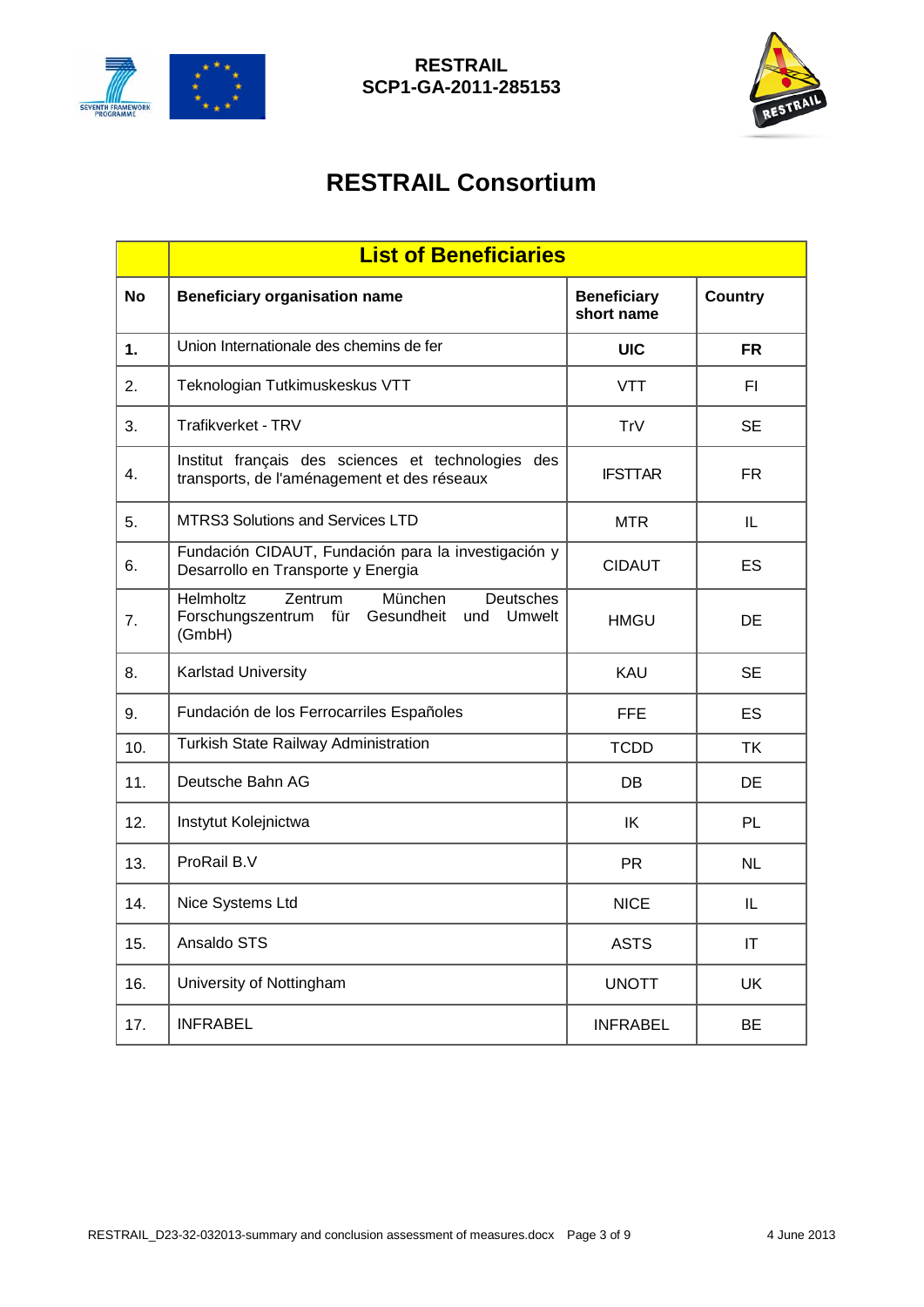



## **Table of contents**

No part of this document may be copied, reproduced, disclosed or distributed by any means whatsoever, including electronic without the express permission of the International Union of Railways (UIC), Coordinator of the EU RESTRAIL Project. The same applies for translation, adaptation or transformation, arrangement or reproduction by any method or procedure whatsoever. © RESTRAIL Consortium Member – 2013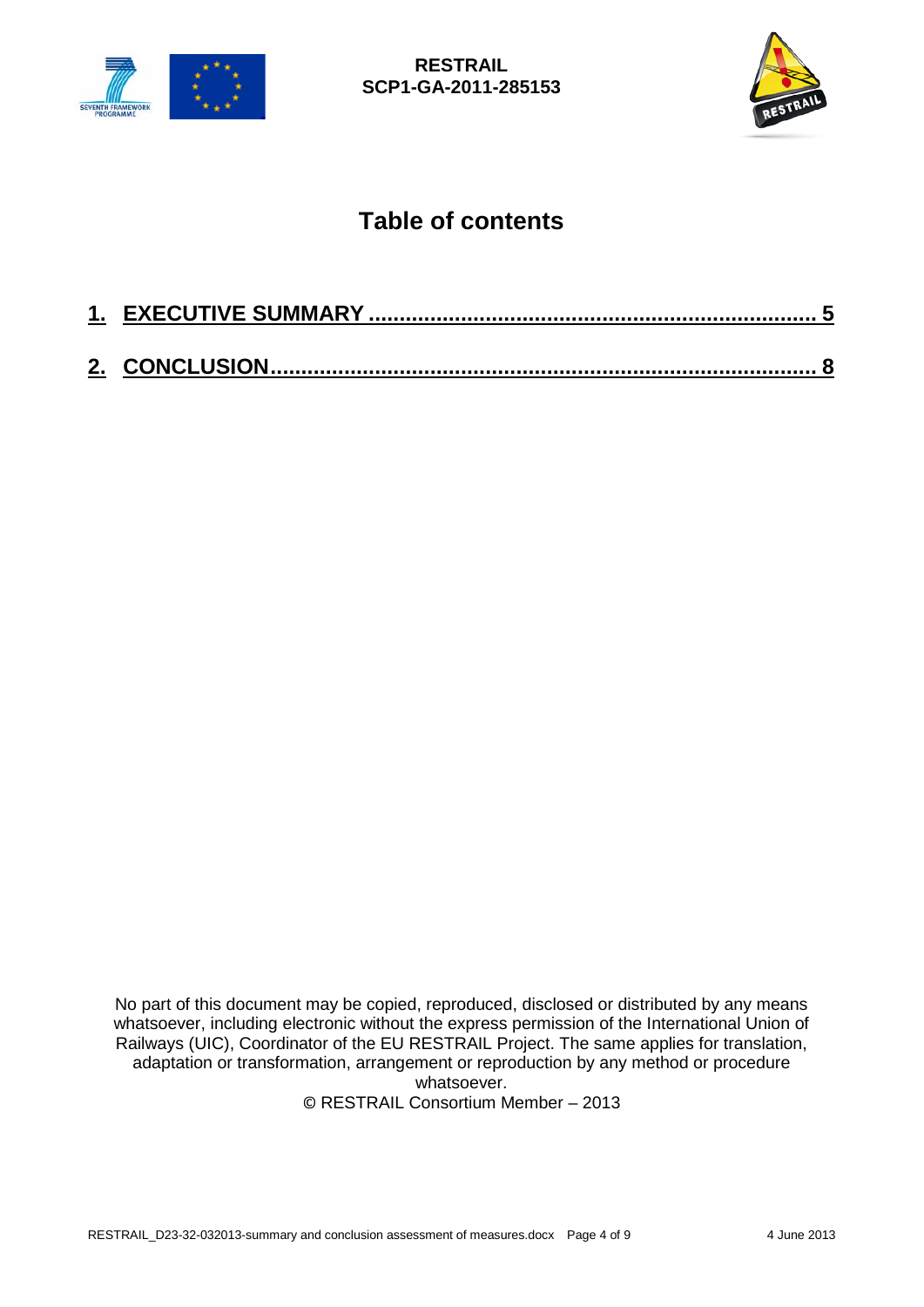



### <span id="page-4-0"></span>**1. EXECUTIVE SUMMARY**

#### **a) Aim, objectives and scope:**

This deliverable aims to present the most suitable soft and technical measures to prevent trespassing and suicides on railway property.

The objectives of the work conducted were to assess these measures taking into account the experience of infrastructure managers, railway undertakings and other users.

The output from WP1 was a range of different preventive measures that had been identified as potential solutions across the world. By applying the methodology developed in tasks 2.1/3.1, different types of approach were classified and potential measures were compared and assessed. The assessment took into account factors and information that could impact the success of measures if they were applied in different European environments, and drew conclusions on a list of measures defined as recommended and promising.

Since measures geared towards preventing suicide cannot always be clearly distinguished from those aimed at preventing trespassing, and as those measures were reviewed and assessed using the same process, experts and criteria, the decision was taken to make the output from tasks 2.2, part of 2.3 and 3.2 a joint deliverable. Discussions between experts and extended analyses and lessons learnt from participants' experience have revealed and/or confirmed that for IMs and RUs, suicide and trespassing are problems that are addressed together.

#### **b) Method:**

**The assessment method common to WP2 and WP3 (cf. merged D2.1 and D3.1)** was applied using WP1 results as input. WP1 results initially consisted of a set of 83 preventive measures against suicide or trespassing, either used already or proposed by project partners, national infrastructure managers (IMs) and railway undertakings (RUs). These measures were grouped into 38 families in which the modes of action for incidents and accidents were similar, using a safety barrier model. Subsequently the assessment was conducted in three phases:

- o **Preparation of material**. Information regarding the implementation of families of measures and their effectiveness was sought and examined by an internal group of experts from WP2 (suicide) and WP3 (trespassing) using assessment forms. The internal group carried out an additional analysis to produce detailed examples of the type of information required for the effective assessment of the measures. This phase resulted in the 38 families of measures being associated with relevant evidence. One IM partner (PRORAIL) conducted an assessment of the 38 families of measures based on several criteria (durability, cost-benefit, impact on railway operations, transferability to other countries, integration with policy measures, impact on people, technological issues, environment issues, acceptance issues) and separately according to whether they were aimed at preventing suicide or preventing trespassing. Another partner (VTT) calculated an estimate of the likely effectiveness of each family of measures in those two contexts.
- o **First assessment by a group of experts**. For each family of measures, the likely effectiveness and 11 criteria related to implementation were examined and where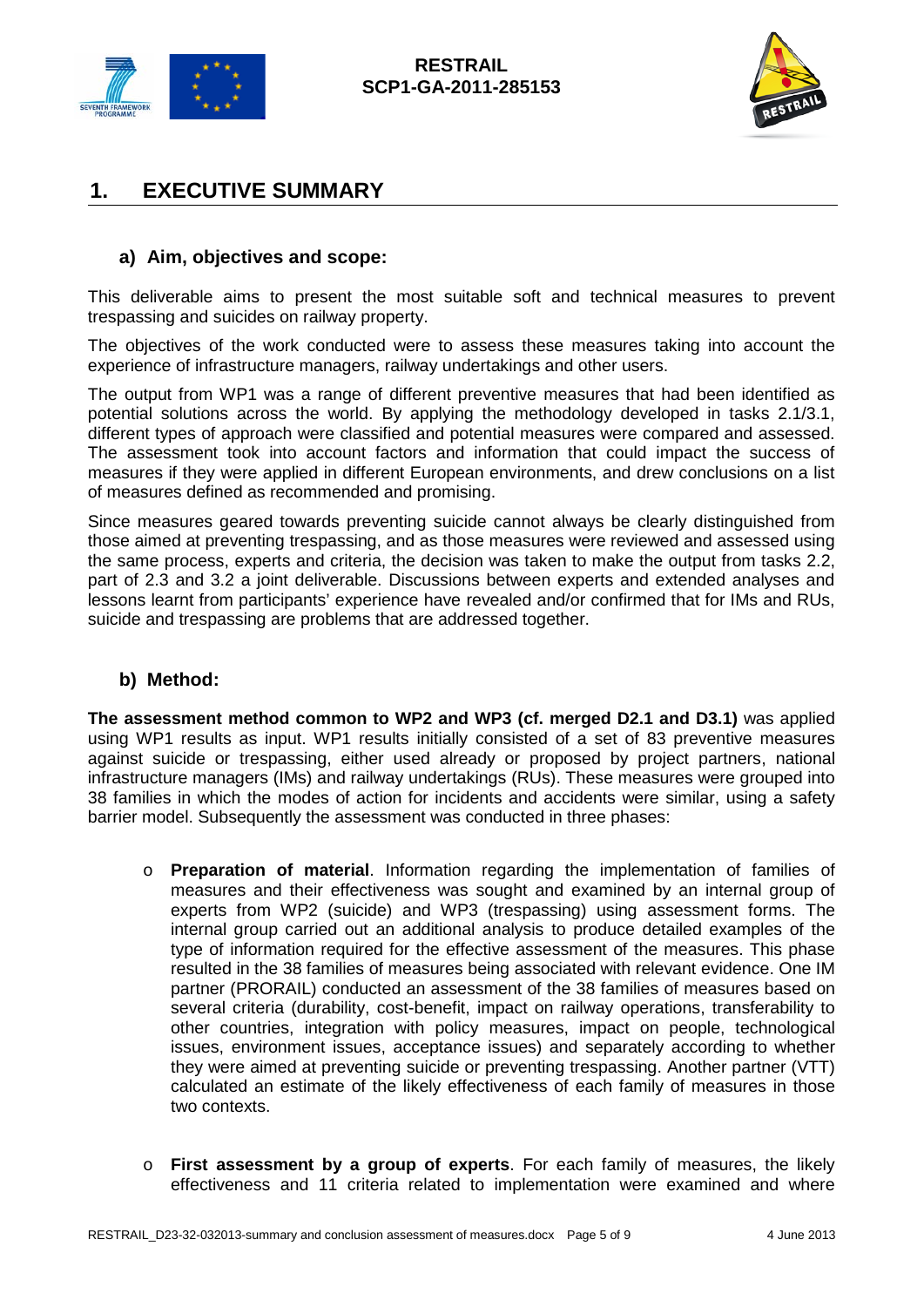



necessary re-assessed during an expert group session involving WP2 and WP3 task leaders and expert guests from the advisory group and the rail sector. The session was held in Malmö, Sweden, on 16 and 17 October 2012. It resulted in a preliminary classification of the families of measures using preferences, effectiveness estimates and implementation criteria.

o **Second assessment**. Using the collected data and the preliminary classification, a second assessment was conducted with WP2 and WP3 task leaders and sector experts to agree on the criteria thresholds and the principles according to which measures would be classified as "Recommended" or "Promising". In addition, the group concentrated on the practicalities of implementation and the execution of a costeffectiveness assessment. This phase resulted in a set of recommended and promising measures to be tested in WP5.

As well as being used for the assessment process, all the evidence collected was used to provide those who would be taking part in pilot testing in WP5 with an outline of the factors affecting the success of measures to be implemented.

#### **c) Results: the final classification gives the following lists of recommended and promising measure.**

| ID           | <b>Family of measures</b>                                                                    | <b>Classification</b> |
|--------------|----------------------------------------------------------------------------------------------|-----------------------|
| 6            | Surveillance and lighting to influence behaviour                                             | Recommended           |
| 7            | Detection system combined with sound warnings                                                | Recommended           |
| 12           | Targeted campaigns (including shock campaigns)                                               | Recommended           |
| 25           | Fences and barriers at specific parts of stations                                            | <b>Recommended</b>    |
| 26           | Fences and barriers at locations outside stations where people enter tracks                  | Recommended           |
| $\mathbf{2}$ | Increased visibility by lighting at railway crossings, tunnels and hotspots                  | <b>Promising</b>      |
| 4            | Increasing visibility through removal of vegetation                                          | <b>Promising</b>      |
| 8            | Surveillance to deter based on patrols                                                       | <b>Promising</b>      |
| 11           | Surveillance based on local intelligence (e.g. from police, health authorities)              | <b>Promising</b>      |
| 14           | Mass media campaigns                                                                         | <b>Promising</b>      |
| 15           | Media guidelines                                                                             | Promising             |
| 19           | Training of staff - Gatekeeper training                                                      | Promising             |
| 29           | Emergency information at stations (signs, posters, flyers, information on screens<br>etc.)   | <b>Promising</b>      |
| 35           | Collaboration between organisations and agencies                                             | Promising             |
| 36           | Risk assessment (e.g. of stations, special circumstances, at risk groups or<br>individuals). | <b>Promising</b>      |
| 37           | Monitoring and learning from research and best practice                                      | Promising             |
| 38           | Local suicide and trespassing prevention plan                                                | Promising             |

For suicide, we identified the following families of measures:

For trespassing, the following list was identified: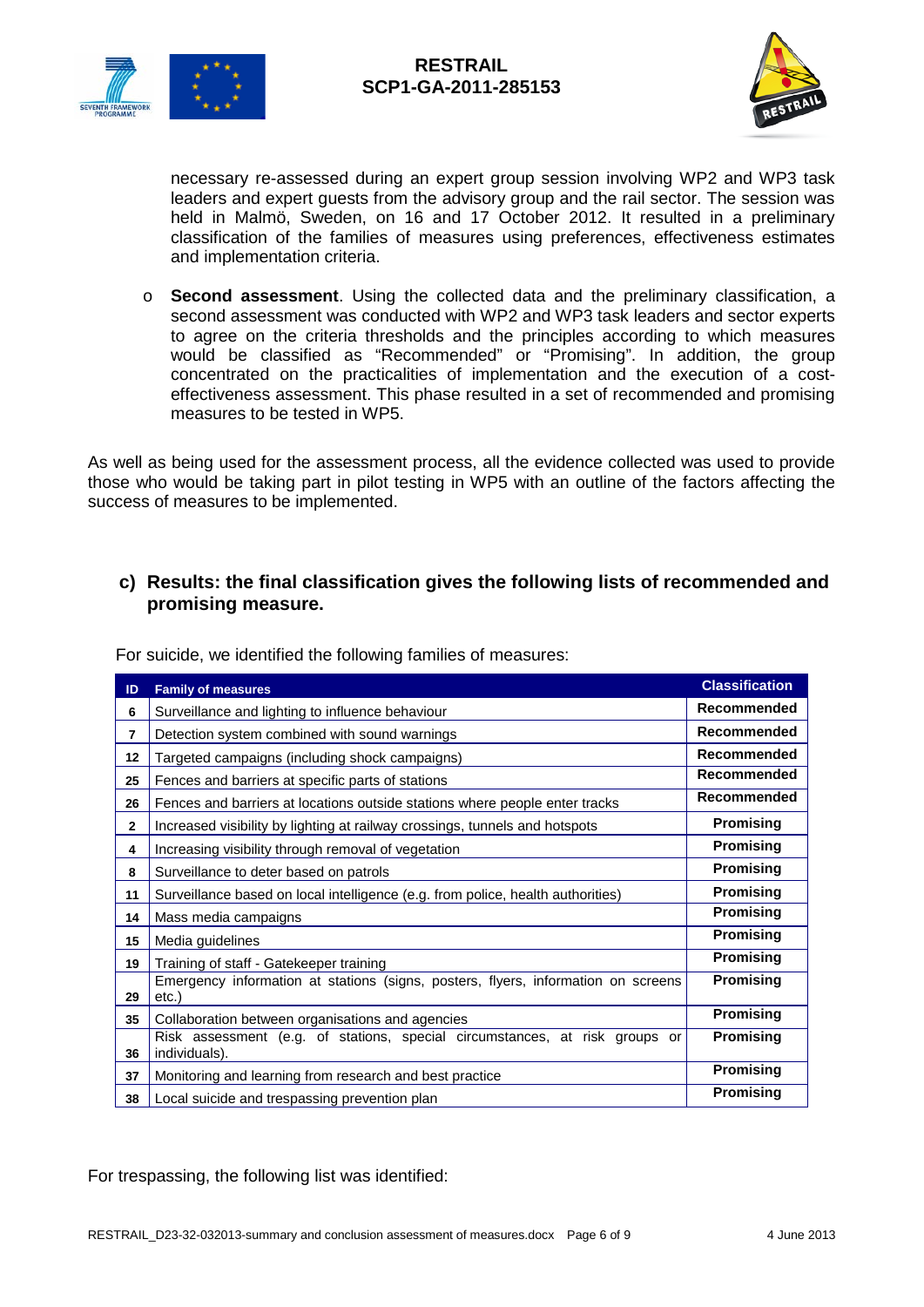

#### **RESTRAIL SCP1-GA-2011-285153**



| <b>ID</b> | <b>Family of measures</b>                                                      | <b>Classification</b> |
|-----------|--------------------------------------------------------------------------------|-----------------------|
| 13        | Education and prevention in schools and outside of school                      | Recommended           |
| 25        | Fences and barriers at specific parts of stations                              | Recommended           |
| 26        | Fences and barriers at locations outside stations where people enter tracks    | Recommended           |
| 31        | Warning signs and posters to address trespassing                               | Recommended           |
| 8         | Surveillance to deter based on patrols                                         | <b>Promising</b>      |
| 12        | Targeted campaigns (including shock campaigns)                                 | <b>Promising</b>      |
| 14        | Mass media campaigns                                                           | <b>Promising</b>      |
| 30        | Prohibitive signs                                                              | <b>Promising</b>      |
|           | Risk assessment (e.g. of stations, special circumstances, at risk groups<br>or | <b>Promising</b>      |
| 36        | individuals).                                                                  |                       |
| 37        | Monitoring and learning from research and best practice                        | Promising             |

For both **suicide** and **trespassing**, general guidance is offered to support RUs, IMs and other stakeholders in implementing preventive measures. This is followed by a series of facts and lessons learnt from experience regarding each specific recommended or promising preventive measure.

An important part of the assessment is the cost-benefit analysis (CBA) of the measures. Due to how difficult it is to obtain all the necessary data and the homogeneous environment required for a CBA, in the context of RESTRAIL a less data-stringent cost-effectiveness analysis method is presented in section 4.4. In addition, one CEA example and one CBA example for two measures are presented in section 5.3. The two examples are given to illustrate these methods, which could be used for further assessments at the time of the final selection of measures to be tested in WP5.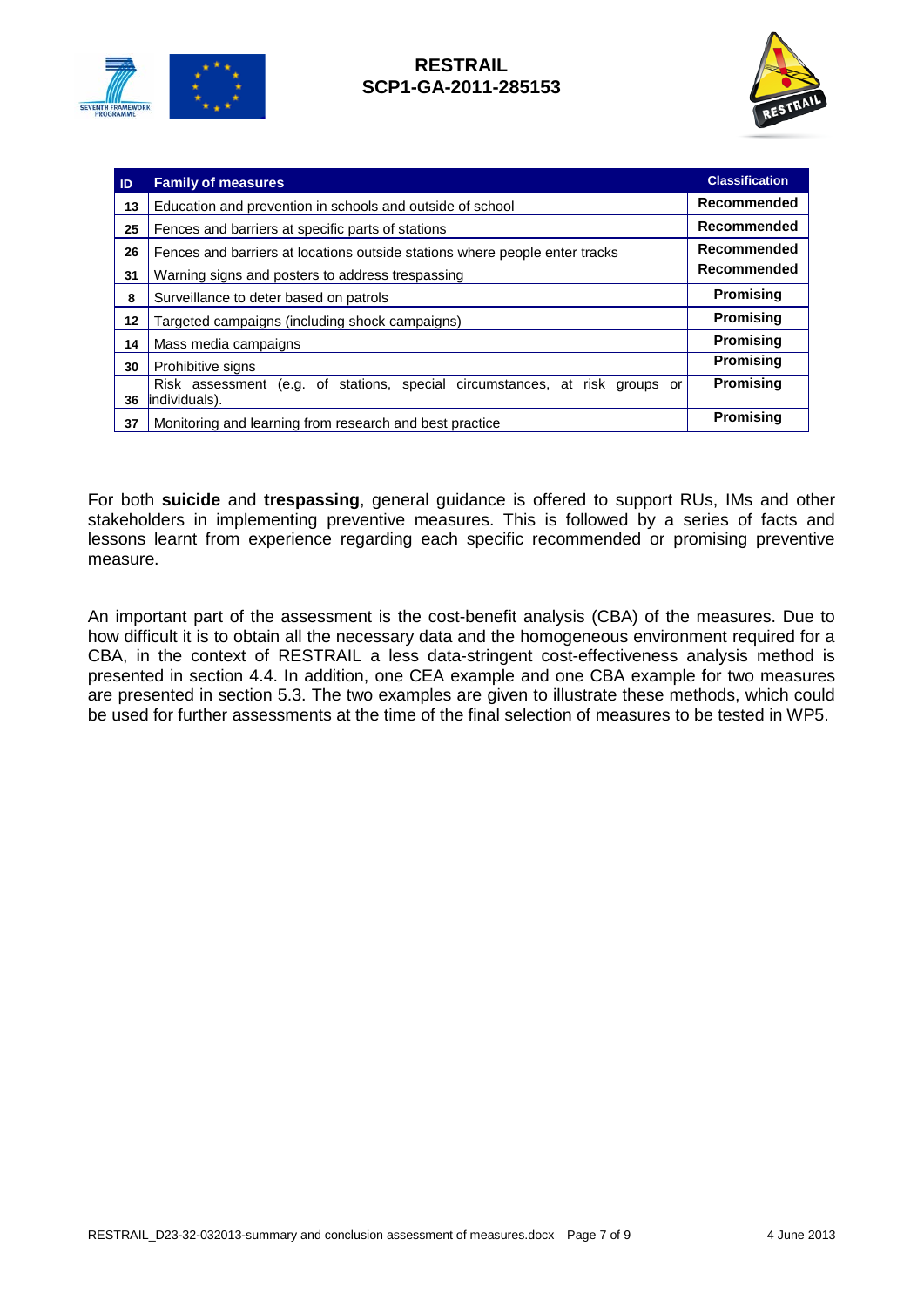

#### **RESTRAIL SCP1-GA-2011-285153**



### <span id="page-7-0"></span>**2. CONCLUSION**

The common assessment method described in D2.1 and D3.1 [3] has been successfully applied to the list of measures identified within the RESTRAIL framework.

This document describes the assessment procedure and the measures thus selected.

An initial set of 83 preventive measures to reduce the occurrence of suicide or trespassing, either used already or proposed by project partners, national infrastructure managers (IMs) and railway undertakings (RUs), has been grouped into 38 families of measures in which the modes of action for incidents and accidents are similar, using a safety barrier model. Since overlapping exists between preventive measures against suicide and trespassing, a model has been proposed to take into account shared and specific suicide and trespassing characteristics. The model also makes it possible to visualise how each stage of the suicide or trespassing processes can be linked to certain families of measures.

The 38 families of measures were assessed by a group comprising members of WP2, WP3 and external IMs. Each family of measures was assessed separately for suicide and for trespassing. A set of available data was used for the preliminary classification that allowed sector experts in a second phase to assess the principles for classifying measures as "Recommended" or "Promising", i.e. effective, cost-effective, and free of shortcomings. Three main sources of information were used: the preferences of railway undertakings and infrastructure managers; estimates of impact at European level; weighted and individual scores according to 11 criteria representing implementation practicalities for each family of measures.

The cost-benefit analysis (CBA) of the measures is an important part of the assessment. So far RESTRAIL has used a series of data-stringent cost-effectiveness analysis methods presented in section 4.4. In addition, section 5.3 provides one example of a CEA and one example of a CBA for two measures. The two examples are given to illustrate these methods, which could be used for further assessments at the time of the final selection of measures to be tested in WP5.

The results of the work are a set of recommended and promising measures for testing in WP5, and an outline of the factors affecting successful implementation of the measures. In addition, implementation issues connected to the "Recommended" or "Promising" measures were also considered. The method has demonstrated satisfactory flexibility as well as a capacity to support the analysis and selection of measures.

For both suicide and trespassing, general guidance is provided to support RUs, IMs and other stakeholders in the implementation of the proposed preventive measures. Facts and lessons learnt from experience regarding each specific recommended or promising preventive measure complete the guidance.

Applying the method has also allowed certain challenges to be identified in assessing preventive measures in order to select the one(s) to implement in a specific context. The challenges were initially related to the high number of options, the heterogeneity of measures and the need to consider applying many of the preventive measures in combination rather than in isolation. Other significant factors were the lack of assessment and empirical data on the effectiveness of the different measures, and the incomplete data on trespassing-related fatalities in order to identify the nature and location of trespassing problems. Finally, there is potential negative and positive